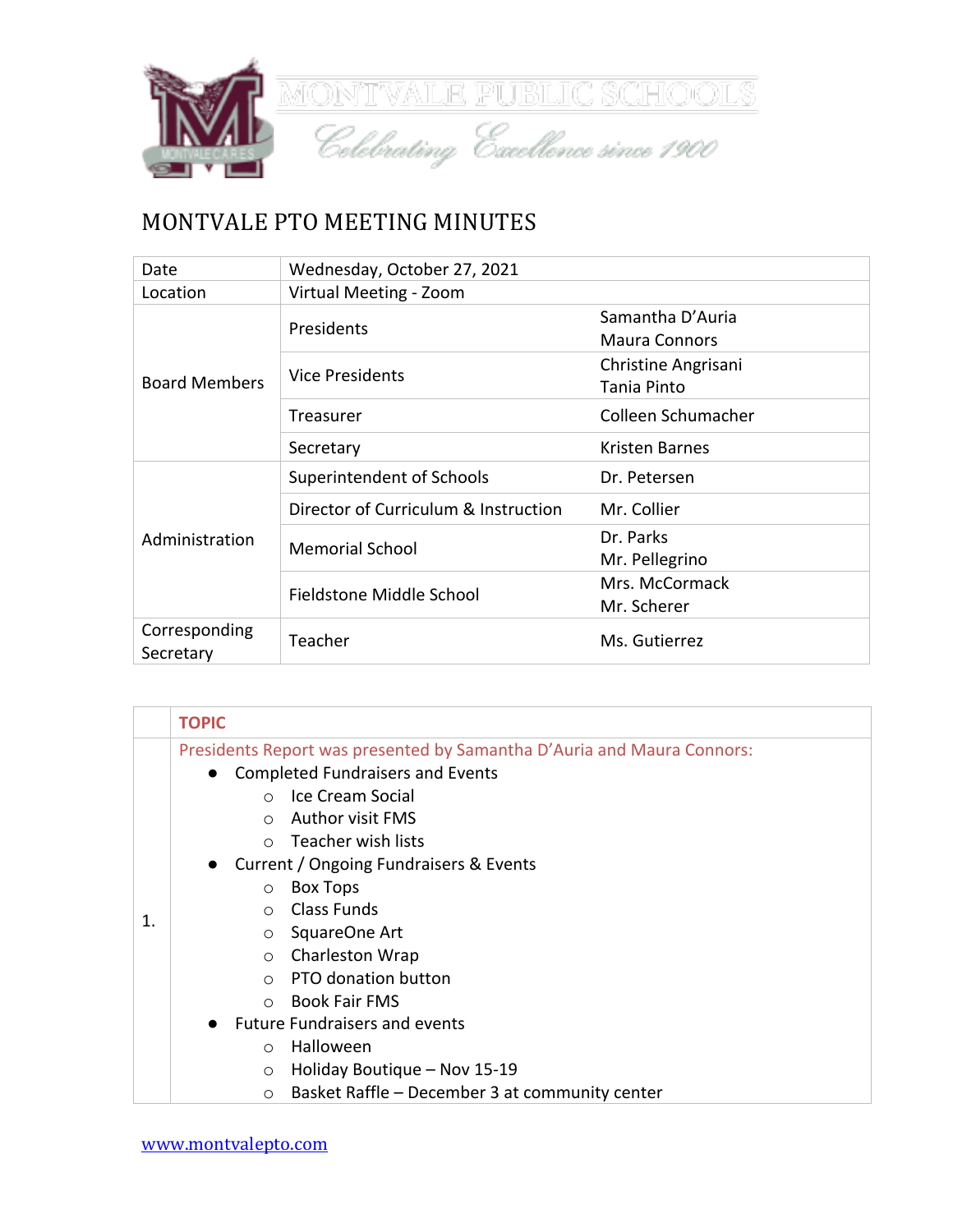## MONTVALE PTO MEETING

|    | MEF - spirit wear sale going on now<br>$\bullet$                                                      |  |  |
|----|-------------------------------------------------------------------------------------------------------|--|--|
|    | December 15 next PTO meeting<br>$\bullet$                                                             |  |  |
|    | Check the PTO website for updates and email with any questions you have<br>$\bullet$                  |  |  |
|    | Thank you to all chairs and volunteers<br>VP Report presented by Tania Pinto and Christine Angrisani: |  |  |
|    | Class parents                                                                                         |  |  |
|    | We need parents to fill out forms for the class directory<br>$\circ$                                  |  |  |
|    | If you haven't been contacted for the class directory, please email your<br>$\circ$                   |  |  |
| 2. | child's teacher or class parent                                                                       |  |  |
|    | Money collected goes towards class crafts and games for holiday parties<br>$\circ$                    |  |  |
|    | \$15 for class funds and \$5 optional donation to PTO/MEF                                             |  |  |
|    | FMS parents please fill out permission slip for Fall Friday<br>$\circ$                                |  |  |
|    | Treasurer's Report presented by Colleen Schumacher:                                                   |  |  |
| 3. | Treasurer update:                                                                                     |  |  |
|    | Ice Cream Social - \$1700                                                                             |  |  |
|    | The Administrators provided the following updates:                                                    |  |  |
|    | Dr. Parks                                                                                             |  |  |
|    | Ice Cream Social - kids had so much fun, really nice for families to come together<br>$\bullet$       |  |  |
|    | <b>Cereal Box Donation</b><br>٠                                                                       |  |  |
|    | Bergen County project to donate cereal boxes to the TriBoro Pantry<br>$\circ$                         |  |  |
|    | Set the boxes up as dominoes through the building<br>$\circ$                                          |  |  |
|    | Collected close to 1000 boxes<br>$\circ$                                                              |  |  |
|    | <b>Start Strong testing</b>                                                                           |  |  |
|    | Formative assessment that will give teachers an idea of where students are<br>$\circ$                 |  |  |
|    | o Will be mailed to parents at a later date                                                           |  |  |
|    | Montvale Police assembly<br>٠                                                                         |  |  |
| 4. | Police spoke about Halloween safety - checking candy, listening to<br>$\circ$                         |  |  |
|    | parents, and don't forget your manners!                                                               |  |  |
|    | Halloween celebration - parade outside weather permitting<br>Mr. Scherer                              |  |  |
|    | Book Fair – going well, thank you Mrs. Sutton and Mrs. Rosa<br>٠                                      |  |  |
|    | Virtual author visit - Rob Buyea spoke about the writing process and gave his<br>٠                    |  |  |
|    | inspiration for writing his series                                                                    |  |  |
|    | Friday - donuts and cider at lunch<br>٠                                                               |  |  |
|    | FMS participated in School Violence Awareness week and Red Ribbon week<br>٠                           |  |  |
|    | Clubs have started back up - robotics, yearbook, art club                                             |  |  |
|    | School Beautification Committee - helping to redesign walls<br>$\circ$                                |  |  |
|    | Band/Choir - preparing for winter concerts in December<br>$\circ$                                     |  |  |
|    | Basketball tryout on December 1st<br>$\circ$                                                          |  |  |
|    | Dr. Petersen                                                                                          |  |  |
|    | General election Tuesday, November 2                                                                  |  |  |
|    |                                                                                                       |  |  |